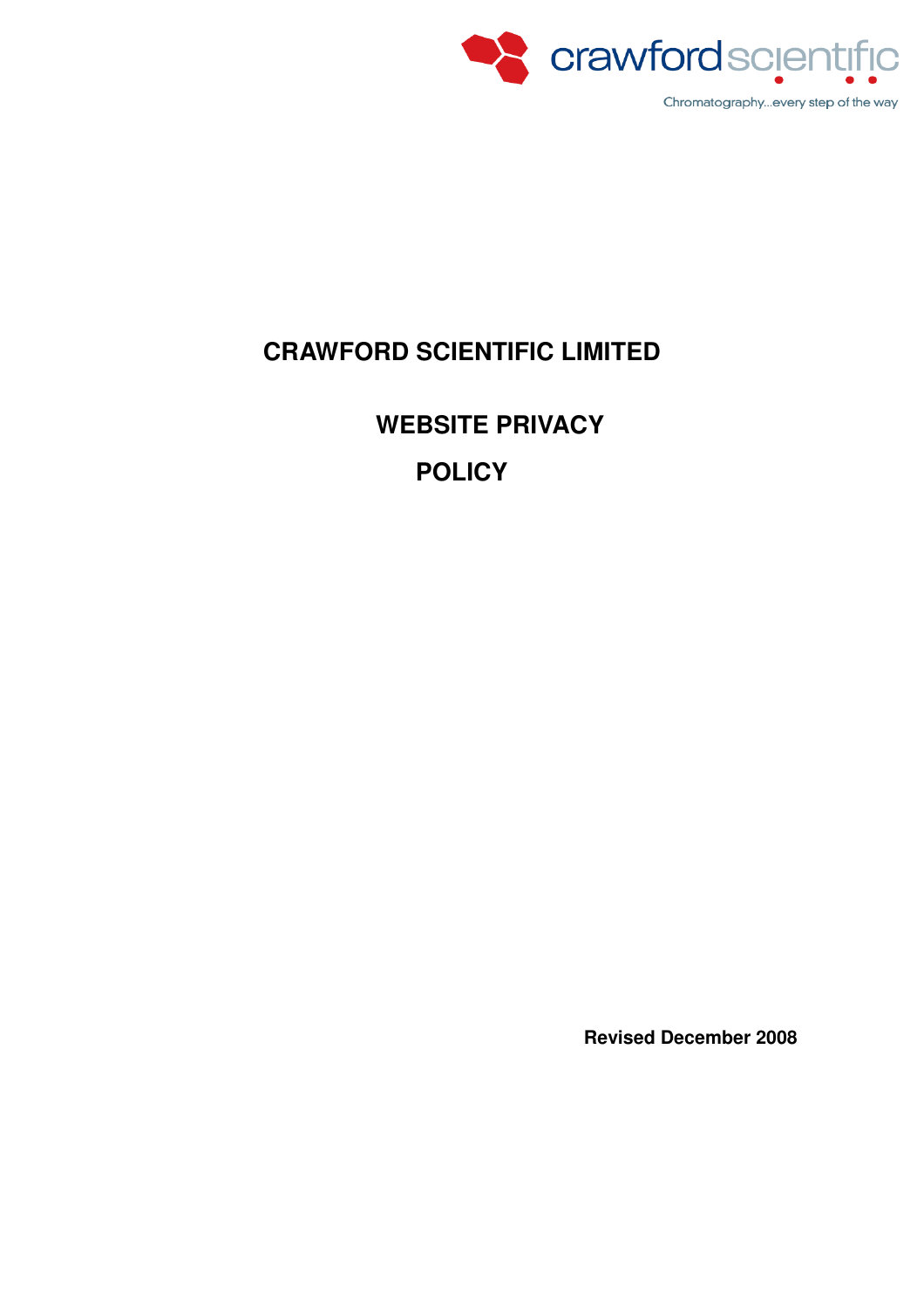

#### **Website Privacy Policy**

### **Policy**

Crawford Scientific will use its best endeavors to safeguard the privacy of its website visitors. This policy explains the website data processing practices of Crawford Scientific.

#### What information do we collect?

We will collect personal details appropriate to the service you require. In some areas, this may simply mean registering your name, address and e-mail details. Other on-line forms will require more information so that all the appropriate elements of your service request will be dealt with in a timely manner.

#### What do we use personal information for?

There are various reasons that we need to collect personal data. For example, we may need to ask you for your contact details for correspondence purposes. Similarly, we may need information in order to fulfil our statutory obligations and regulatory responsibilities. Subject to your agreement we may contact you to either provide information about new services that are coming on line, or get your feedback on how well we are performing. In any event we will only ever obtain information from you that is 'fit for purpose' and does not constitute an invasion of your privacy.

#### **Rights**

Please note that in agreeing to share these details you have not forfeited your rights as prescribed under the Data Protection Act 1998 and Crawford Scientific Ltd will continue to apply the same level of care to safeguard your privacy and use of your information across all our departments. Your service entitlement from Crawford Scientific will not be affected should you decide not to allow your data to be shared in this way or you change your mind at any time in the future. For more information about how we process personal data please see our Fair Processing Notice.

#### E-mail Messages

We are keen to ensure that we are providing our customers with information and services that they need. Consequently, you may receive occasional e-mail messages from Crawford Scientific on matters that we consider may be of interest to you, if you have provided your e-mail address to us for this purpose.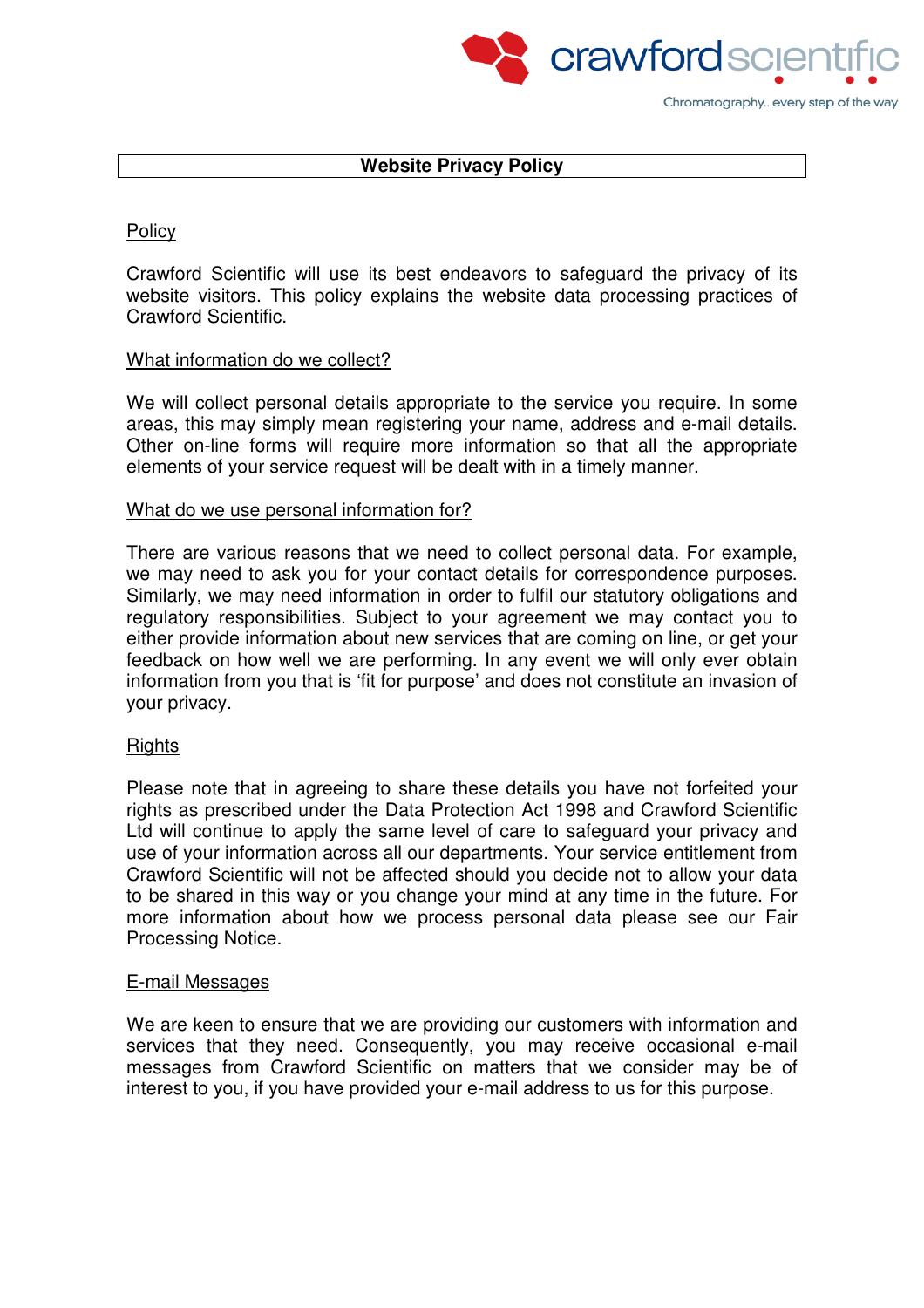

#### Information to improve our site

We collect web statistics automatically about your visit to our site based on your IP address. This information is used to help us follow browsing preferences on our site so that we can regularly improve our web site. We do not use this information to identify you as an individual and you will remain anonymous unless you are asked to identify yourself by completing a form or an online transaction. The information we gather will also enable us to better understand your needs and how you use services so that we can continue to improve our performance over time.

#### **Cookies**

If you complete our online registration process, or subsequently login to the site, we will use cookies to remember your preferences during your current visit, and any future visits provided the cookie was not deleted in the interim. These cookies only contain numeric identifiers, and can be deleted at the end of each visit by logging out of the site. Your browser help text will contain information about how to refuse cookies from our site should you wish. Refusing cookies from our site will not affect your ability to perform online transactions or receive information, although we will not be able to display content that is relevant you on certain pages, nor pre-fill forms with your name and contact details where relevant.

#### Access to Information – Data Protection and You

Under the Data Protection Act 1998, you can make a formal request in writing for the following information:

Right of access to personal data.

(1) Subject to the following provisions an individual is entitled-

(a) to be informed by any data controller whether personal data of which that individual is the data subject are being processed by or on behalf of that data controller,

(b) if that is the case, to be given by the data controller a description of-

(i) the personal data of which that individual is the data subject,

(ii) the purposes for which they are being or are to be processed,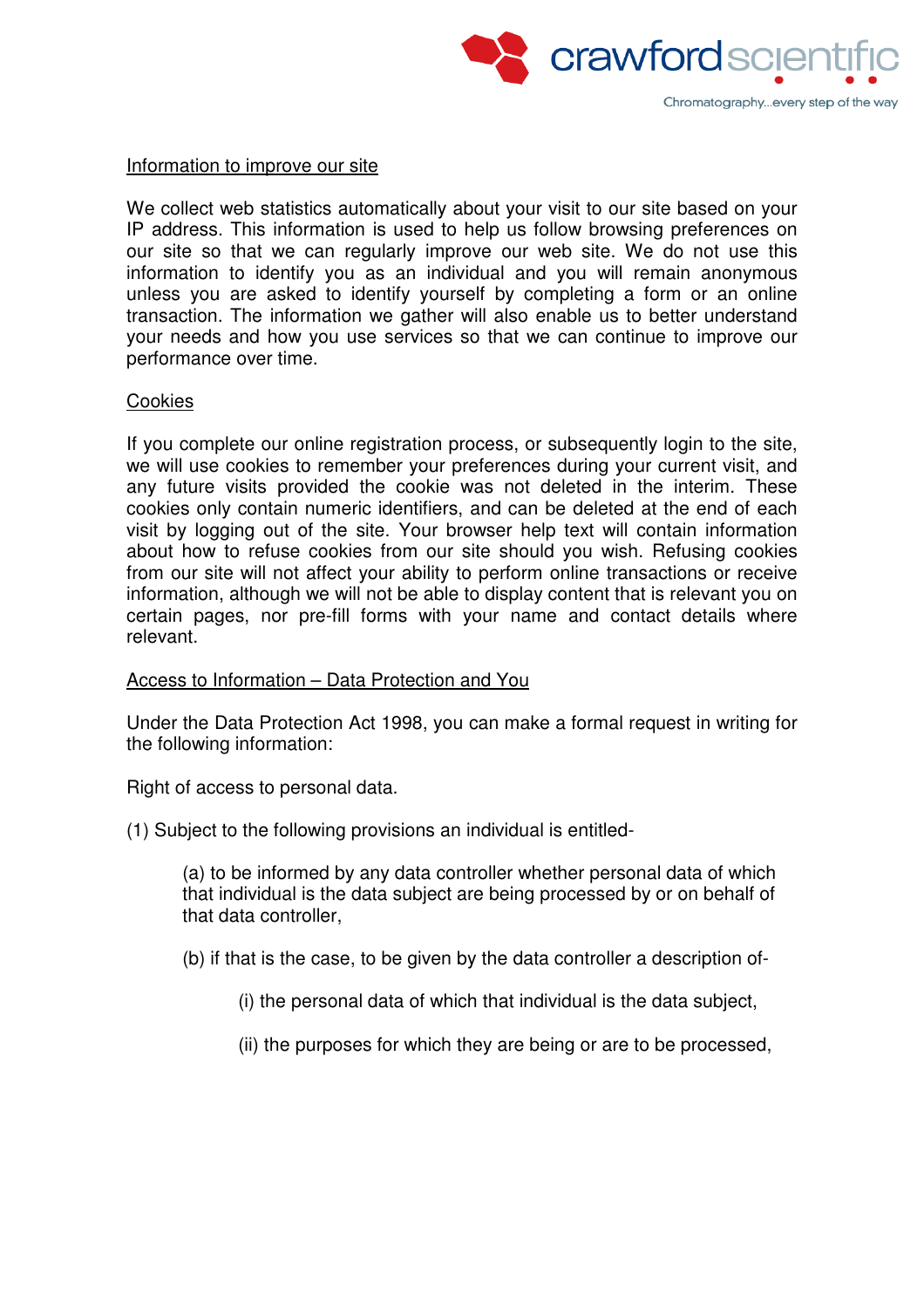

and

(iii) the recipients or classes of recipients to whom they are or may be disclosed,

(c) to have communicated to him in an intelligible form-

(i) the information constituting any personal data of which that individual is the data subject, and

(ii) any information available to the data controller as to the source of those data, and

(d) where the processing by automatic means of personal data of which that individual is the data subject for the purpose of evaluating matters relating to him such as, for example, his performance at work, his creditworthiness, his reliability or his conduct, has constituted or is likely to constitute the sole basis for any decision significantly affecting him, to be informed by the data controller of the logic involved in that decision-taking.

(2) A data controller is not obliged to supply any information under subsection (1) unless he has received-

(a) a request in writing, and

(b) except in prescribed cases, such fee (not exceeding the prescribed maximum) as he may require.

(3) A data controller is not obliged to comply with a request under this section unless he is supplied with such information as he may reasonably require in order to satisfy himself as to the identity of the person making the request and to locate the information which that person seeks.

(4) Where a data controller cannot comply with the request without disclosing information relating to another individual who can be identified from that information, he is not obliged to comply with the request unless-

(a) the other individual has consented to the disclosure of the information to the person making the request, or

(b) it is reasonable in all the circumstances to comply with the request without the consent of the other individual.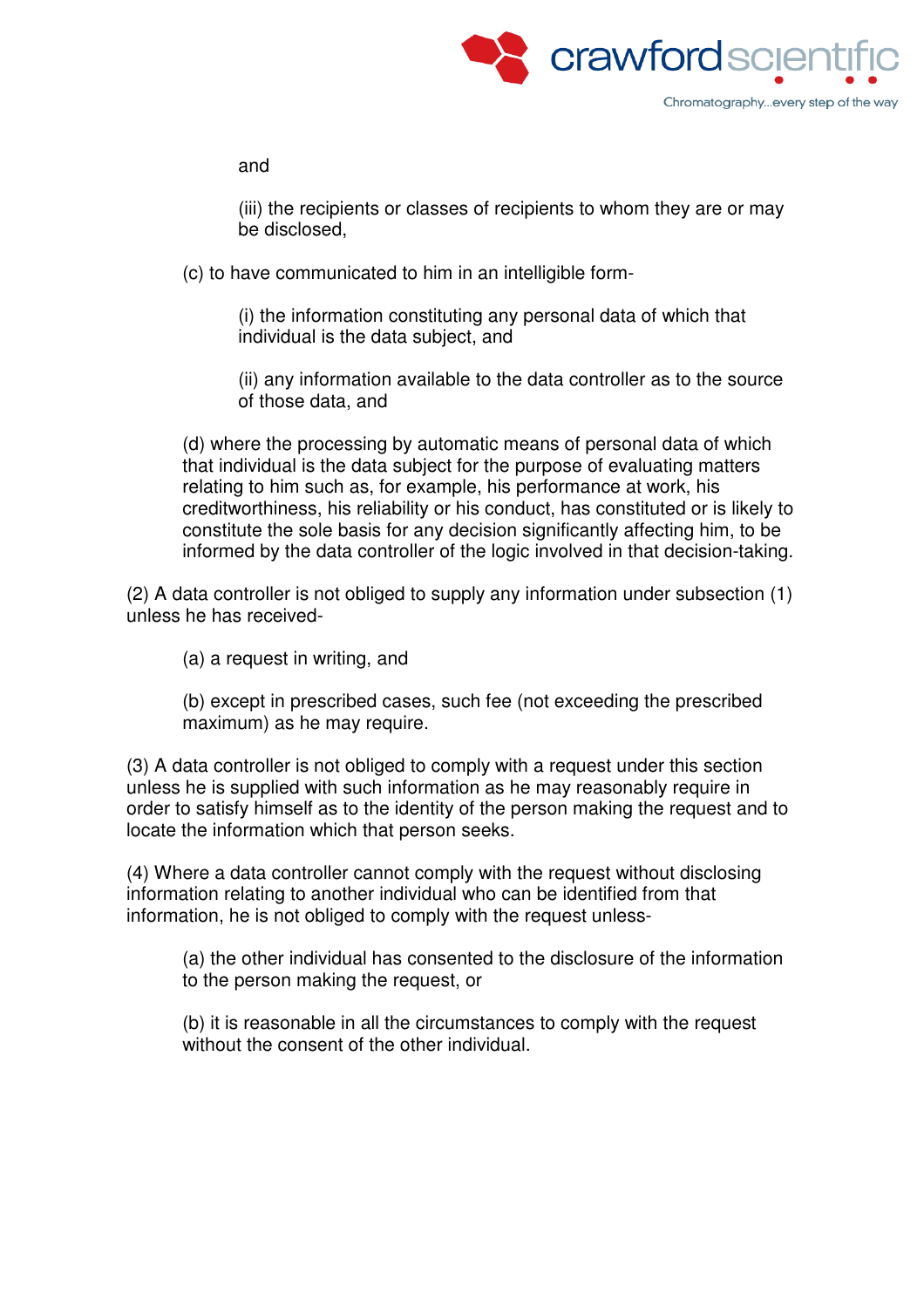

(5) In subsection (4) the reference to information relating to another individual includes a reference to information identifying that individual as the source of the information sought by the request; and that subsection is not to be construed as excusing a data controller from communicating so much of the information sought by the request as can be communicated without disclosing the identity of the other individual concerned, whether by the omission of names or other identifying particulars or otherwise.

(6) In determining for the purposes of subsection (4)(b) whether it is reasonable in all the circumstances to comply with the request without the consent of the other individual concerned, regard shall be had, in particular, to-

- (a) any duty of confidentiality owed to the other individual,
- (b) any steps taken by the data controller with a view to seeking the consent of the other individual,
- (c) whether the other individual is capable of giving consent, and
- (d) any express refusal of consent by the other individual.

(7) An individual making a request under this section may, in such cases as may be prescribed, specify that their request is limited to personal data of any prescribed description.

(8) Subject to subsection (4), a data controller shall comply with a request under this section promptly and in any event before the end of the prescribed period beginning with the relevant day.

 (9) If a court is satisfied on the application of any person who has made a request under the foregoing provisions of this section that the data controller in question has failed to comply with the request in contravention of those provisions, the court may order him to comply with the request.

(10) In this section-

"prescribed" means prescribed by the Secretary of State by regulations;

"the prescribed maximum" means such amount as may be prescribed;